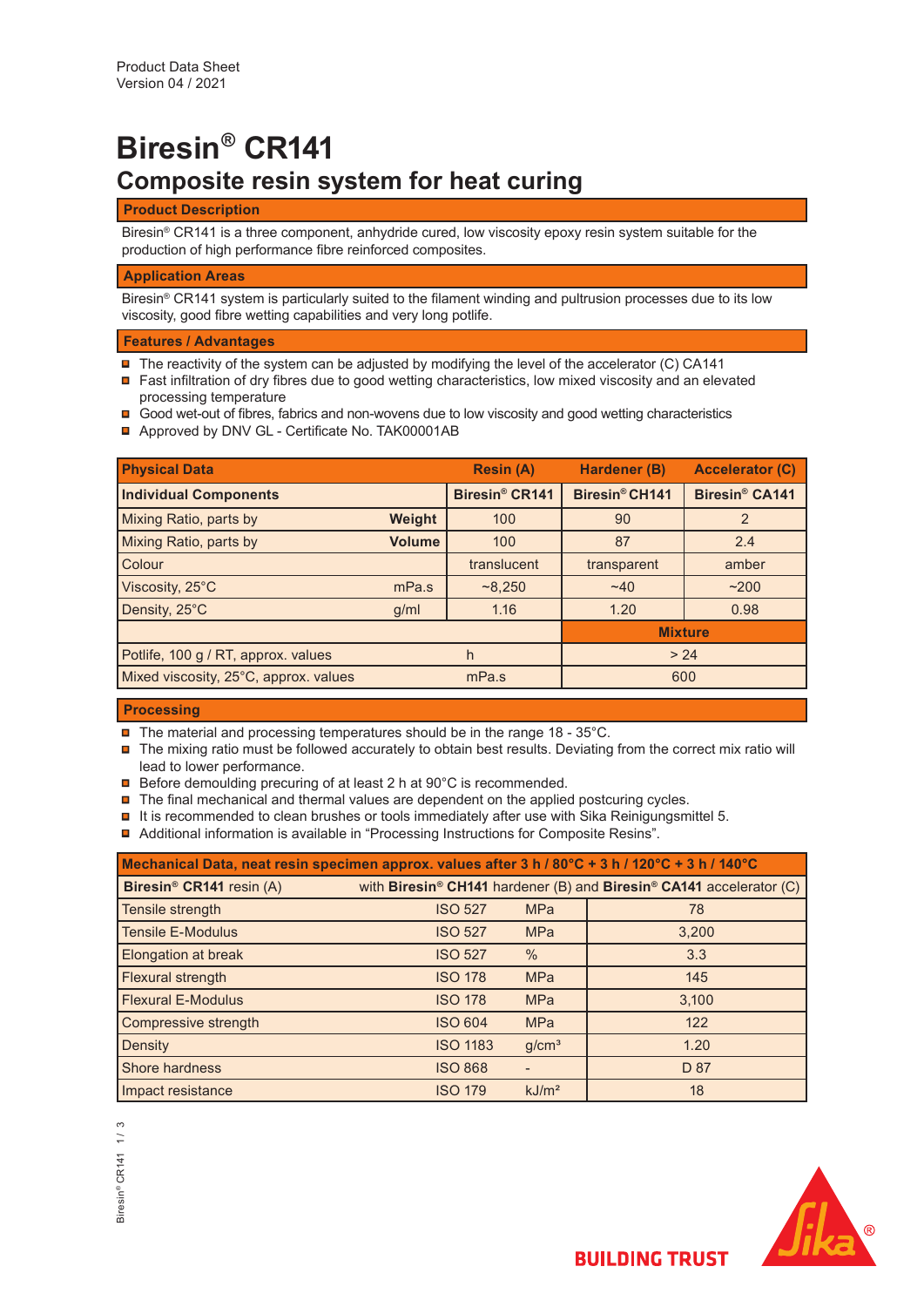#### **Postcuring**

The suitable cure cycle and the attainable mechanical and thermal values depend on various factors, such as laminate thickness, fibre volume, reactivity of the resin system etc.

An appropriate cure cycle could look as follows:

- $\blacksquare$  Heat-up rate of ca. 0.2°C/Minute until approx. 10°C below the required glass transition temperature (Tg)
- Followed by a dwell at that temperature of between 2 and 12 hours.
- **Part(s)** should then be cooled at  $\sim 0.5^{\circ}$ C per minute
- The specific postcure should be adapted to the required technical and economic requirements.

To measure the mechanical performance of the resin system a Sika Advanced Resins standard cycle is used to ensure that the full Tg potential of the system in question is reached.

| with Biresin <sup>®</sup> CH141 hardener (B) and Biresin <sup>®</sup> CA141 accelerator (C) |
|---------------------------------------------------------------------------------------------|
|                                                                                             |
|                                                                                             |
|                                                                                             |
|                                                                                             |
| 10                                                                                          |
|                                                                                             |
| 9                                                                                           |

Biresin® CA141 accelerator (C) 10 0.2

#### **Storage**

■ Minimum shelf life of Biresin® CR141 resin (A) is 24 month and of Biresin® CH141 hardener (B) and Biresin® CA141 accelerator (C) is 12 month under room conditions (18 - 25°C), when stored in original unopened containers.

- After prolonged storage at low temperature, crystallisation of resin (A) may occur. This is easily removed by warming up for a sufficient time at a minimum of 60°C.
- Containers must be closed tightly immediately after use. The residual material needs to be used up as soon as possible.

#### **Health and Safety Information**

For information and advice on the safe handling, storage and disposal of chemical products, users shall refer to the most recent Safety Data Sheet (SDS) containing physical, ecological, toxicological and other safety related data.

#### **Disposal considerations**

Product Recommendations: Must be disposed of in a special waste disposal unit in accordance with the corresponding regulations.

Packaging Recommendations: Completely emptied packagings can be given for recycling. Packaging that cannot be cleaned should be disposed of as product waste.

#### **Value Bases**

All technical data stated in this Product Data Sheet are based on laboratory tests. Actual measured data may vary due to circumstances beyond our control.